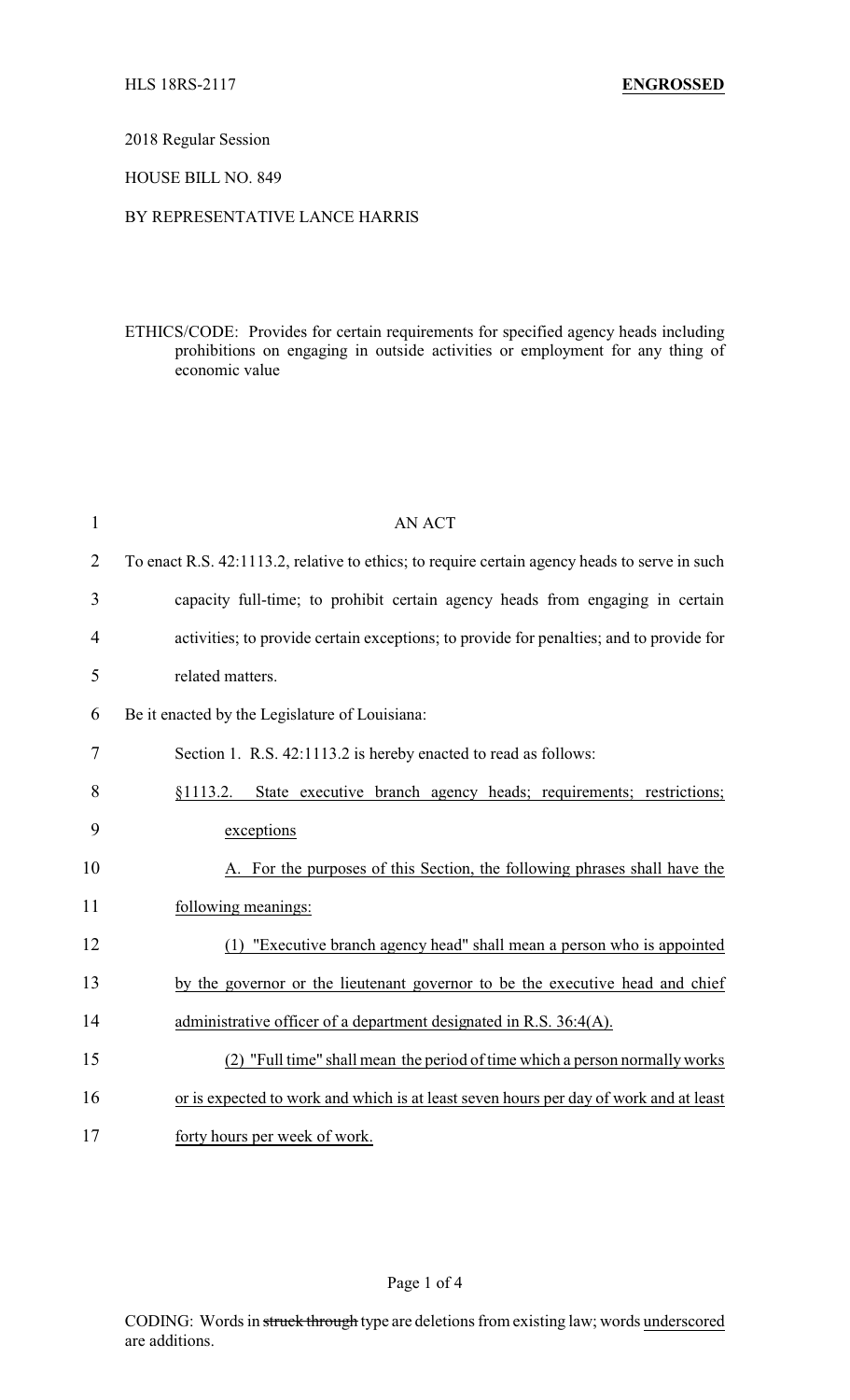| $\mathbf{1}$   | B.(1) Each executive branch agency head shall serve full-time in the position            |
|----------------|------------------------------------------------------------------------------------------|
| $\overline{2}$ | to which he was appointed and except for taking earned leave, shall report to work       |
| 3              | on each day that his agency is open to the public.                                       |
| 4              | No executive branch agency head shall engage in any outside<br>(2)                       |
| 5              | employment or activities if as a result of the outside employment or activities the      |
| 6              | executive branch agency head receives, directly or indirectly, any thing of economic     |
| 7              | value from any person or agency subject to the supervision or jurisdiction of or         |
| 8              | regulation by the executive branch agency head's agency or from any person or            |
| 9              | agency that receives or seeks to receive funding from or through the executive           |
| 10             | branch agency head's agency.                                                             |
| 11             | C. Nothing in this Section shall be construed to prohibit an executive branch            |
| 12             | agency head from providing volunteer services on his own time to a bona fide             |
| 13             | charitable organization which is exempt from federal income tax pursuant to Section      |
| 14             | $501(c)(3)$ of the Internal Revenue Code if the organization is not subject to the       |
| 15             | supervision or jurisdiction of or regulation by the executive branch agency head's       |
| 16             | agency and if the organization does not receive and is not seeking to receive funding    |
| 17             | from or through the executive branch agency head's agency.                               |
| 18             | D.(1) In addition to the penalties for violations of this Chapter, any executive         |
| 19             | branch agency head who violates the provisions of this Section shall be subject to an    |
| 20             | additional fine of up to five thousand dollars per day for each day that such executive  |
| 21             | branch agency head is in violation of this Section.                                      |
| 22             | If an investigation conducted of a violation of this Section reveals that<br>(2)         |
| 23             | an executive branch agency head has violated a provision of this Section to his          |
| 24             | economic advantage, and after an adjudicatory hearing on the matter, the Ethics          |
| 25             | Adjudicatory Board shall order recovery and the payment of penalties. Recovery           |
| 26             | shall include an amount equal to such economic advantage and penalties not to            |
| 27             | exceed one half of the amount of the economic advantage. Further, the Ethics             |
| 28             | Adjudicatory Board shall order the forfeiture of any gifts received in violation of this |
| 29             | Section.                                                                                 |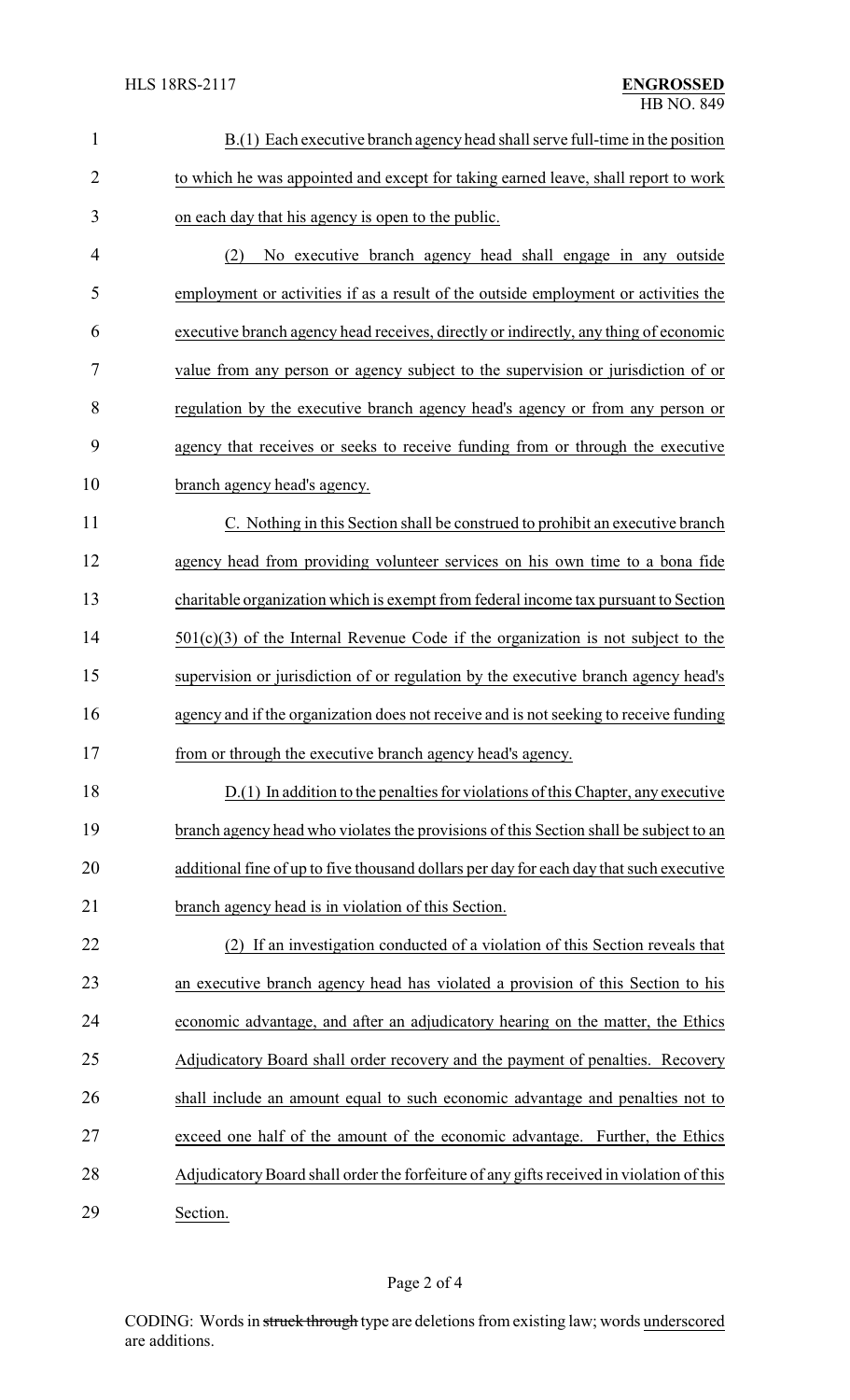- 1 Section 2. This Act shall become effective upon signature by the governor or, if not
- 2 signed by the governor, upon expiration of the time for bills to become law without signature
- 3 by the governor, as provided by Article III, Section 18 of the Constitution of Louisiana. If
- 4 vetoed by the governor and subsequently approved by the legislature, this Act shall become
- 5 effective on the day following such approval.

# DIGEST

The digest printed below was prepared by House Legislative Services. It constitutes no part of the legislative instrument. The keyword, one-liner, abstract, and digest do not constitute part of the law or proof or indicia of legislative intent. [R.S. 1:13(B) and 24:177(E)]

| HB 849 Engrossed | 2018 Regular Session | Lance Harris |
|------------------|----------------------|--------------|
|                  |                      |              |

**Abstract:** Requires an executive branch agency head to serve in such capacity full-time and prohibits an executive branch agency head from engaging in certain outside employment or activities if he receives any thing of economic value as a result.

Proposed law requires each executive branch agency head to serve full-time in the position to which he was appointed and except for taking earned leave, to report to work on each day that his agency is open to the public. Defines "executive branch agency head" as a person who is appointed by the governor or the lieutenant governor to be the executive head and chief administrative officer of a department designated in present law (R.S. 36:4(A)) and defines "full time" as the period of time which a person normally works or is expected to work and which is at least seven hours per day of work and at least 40 hours per week of work.

Proposed law prohibits an executive branch agency head from engaging in any outside employment or activity if the executive branch agency head receives, directly or indirectly, any thing of economic value from any person or agency subject to the supervision or jurisdiction of or regulation by the executive branch agency head's agency or from any person or agency that receives or seeks to receive funding from or through the executive branch agency head's agency.

Proposed law specifies that proposed law shall not be construed to prohibit an executive branch agency head from providing volunteer services on his own time to a bona fide charitable organization which is exempt from federal income tax pursuant to present law (Section 501(c)(3) of the Internal Revenue Code) if the organization is not subject to the supervision or jurisdiction of or regulation by the executive branch agencyhead's agency and if the organization does not receive and is not seeking to receive funding from or through the executive branch agency head's agency.

Violations of proposed law would be subject to the penalties in present law for violation of the ethics code. For public employees those penalties include removal, suspension, reduction in pay, or demotion and/or a fine of up to \$10,000 per violation.

Proposed law provides that in addition to the penalties for violations of present law (ethics code), an executive branch agency head who violates proposed law shall be subject to an additional fine of up to \$5,000 per day for each day and if an investigation reveals that an executive branch agency head has violated proposed law to his economic advantage, the Ethics Adjudicatory Board shall order recovery and the payment of penalties in an amount equal to such economic advantage and penalties not to exceed one half of the amount of the

### Page 3 of 4